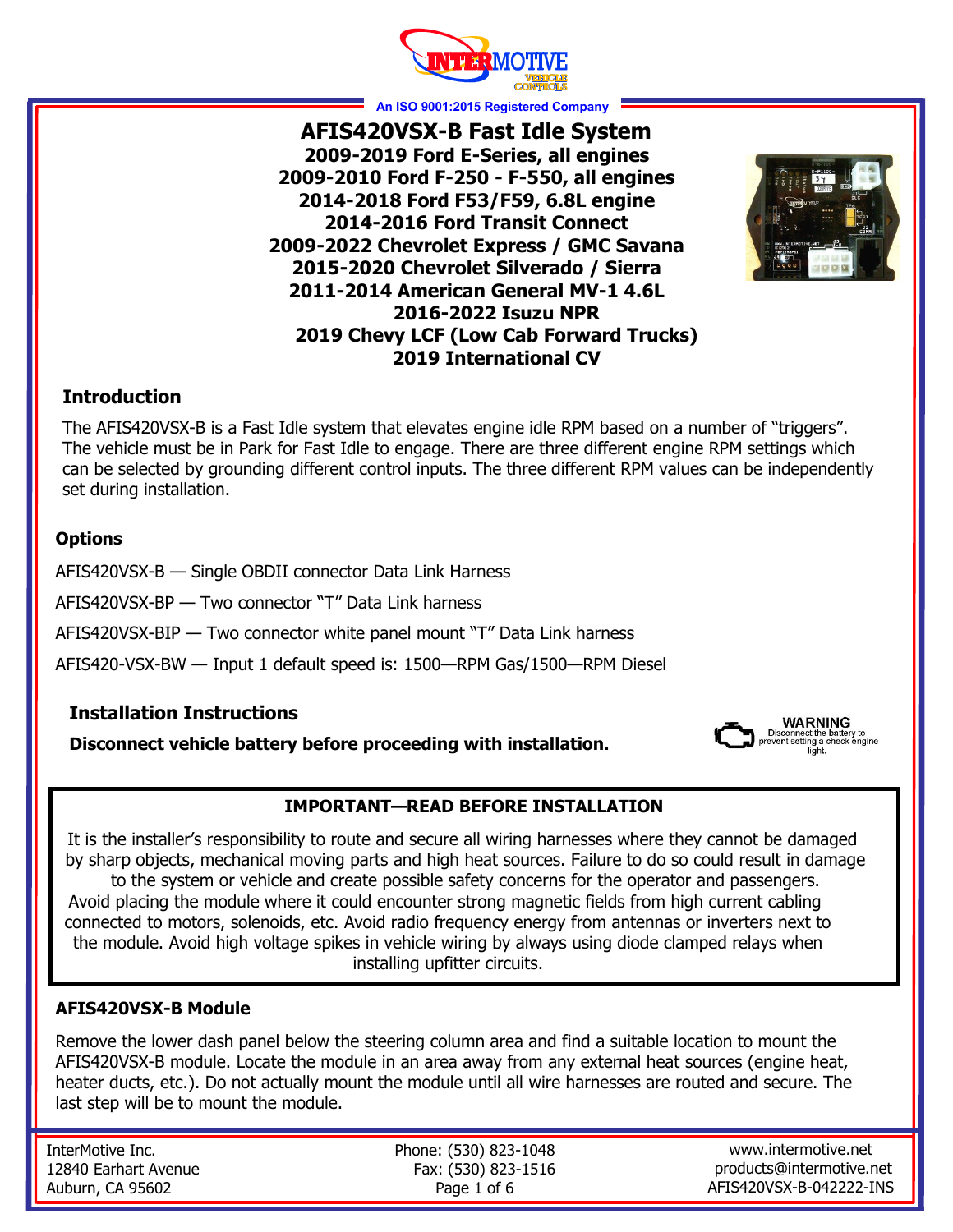### **AFIS420VSX-B Data Link Harness**

- 1. Locate the vehicle's OBDII Data Link Connector which is mounted below the lower left dash panel.
- 2. Plug the Red connector from the AFIS420VSX-B Data Link Harness into the vehicle OBDII connector. Ensure the connection is fully seated and secure with the supplied wire tie.
- 3. Secure the AFIS420VSX-B Data Link harness so that it does not hang below the lower dash and plug the (4-pin connector) from the Data Link Harness into the 4-Pin connector on the AFIS420VSX-B module.

#### **AFIS420VSX-BP/BIP "T" Data Link Harness**

- 1. Locate the vehicle OBDII Data Link Connector. It will be mounted below the lower left dash panel.
- 2. Remove the mounting screws for the OBDII connector. Plug the Red connector from the AFIS420VSX-BP Data Link Harness into the vehicle's OBDII connector. Ensure the connection is fully seated and secure with the supplied wire tie.
- 3. Mount the Black pass through connector from the AFIS420VSX-BP Data Link Harness in the former location of the vehicle's OBDII connector.
- 4. Secure the AFIS420VSXP-B Data Link harness so that it does not hang below the lower dash and plug the 4-pin connector from the Data Link Harness into the 4-Pin connector on the AFIS420VSX-B module.

# **AFIS Harness (8-Pin Connector) - Fast Idle Engage Inputs**

#### **Engage Input 1**

Attach the AFIS Harness connector Pin #8 Green wire to any equipment that provides a ground signal when the fast idle needs to be engaged. (PTO, pump, etc….)

**Note:** The "sense" of the Green wire can be programmed (see below). This alternatively allows equipment which provides a 12V "active" signal to be connected to this input.

### **Engage Input 2**

Attach the AFIS Harness connector Pin #7 White wire to any equipment that provides a ground signal when the fast idle needs to be engaged. (PTO, pump, etc….)

### **Engage Input 3**

Attach the AFIS Harness connector Pin #5 Yellow wire to any equipment that provides a ground signal when the fast idle needs to be engaged. (PTO, pump, etc….)

If multiple engage inputs are active, the lower number has priority. Auto triggers will have the lowest priority and will only trigger if none of the inputs are active.

### **Engage Input 1—Fast Idle Pin-8 Trigger, Active: Ground or 12V signal Enable/Disable**

The module is configured from the factory for an active ground fast idle trigger. To change this to an active 12V trigger:

Turn the key on, place the transmission in neutral, apply the Service Brake, pull out on the Park Brake release and apply the Park Brake four times within 5 seconds. Upon successful reprogramming, the LEDs will flash as a confirmation. The user must cycle the key for the change to take affect. Repeat to reverse back to a ground trigger.

| InterMotive Inc.     | Phone: (530) 823-1048 | www.intermotive.net                                 |
|----------------------|-----------------------|-----------------------------------------------------|
| 12840 Earhart Avenue | Fax: (530) 823-1516   | products@intermotive.net<br>AFIS420VSX-B-042222-INS |
| Auburn, CA 95602     | Page 2 of 6           |                                                     |



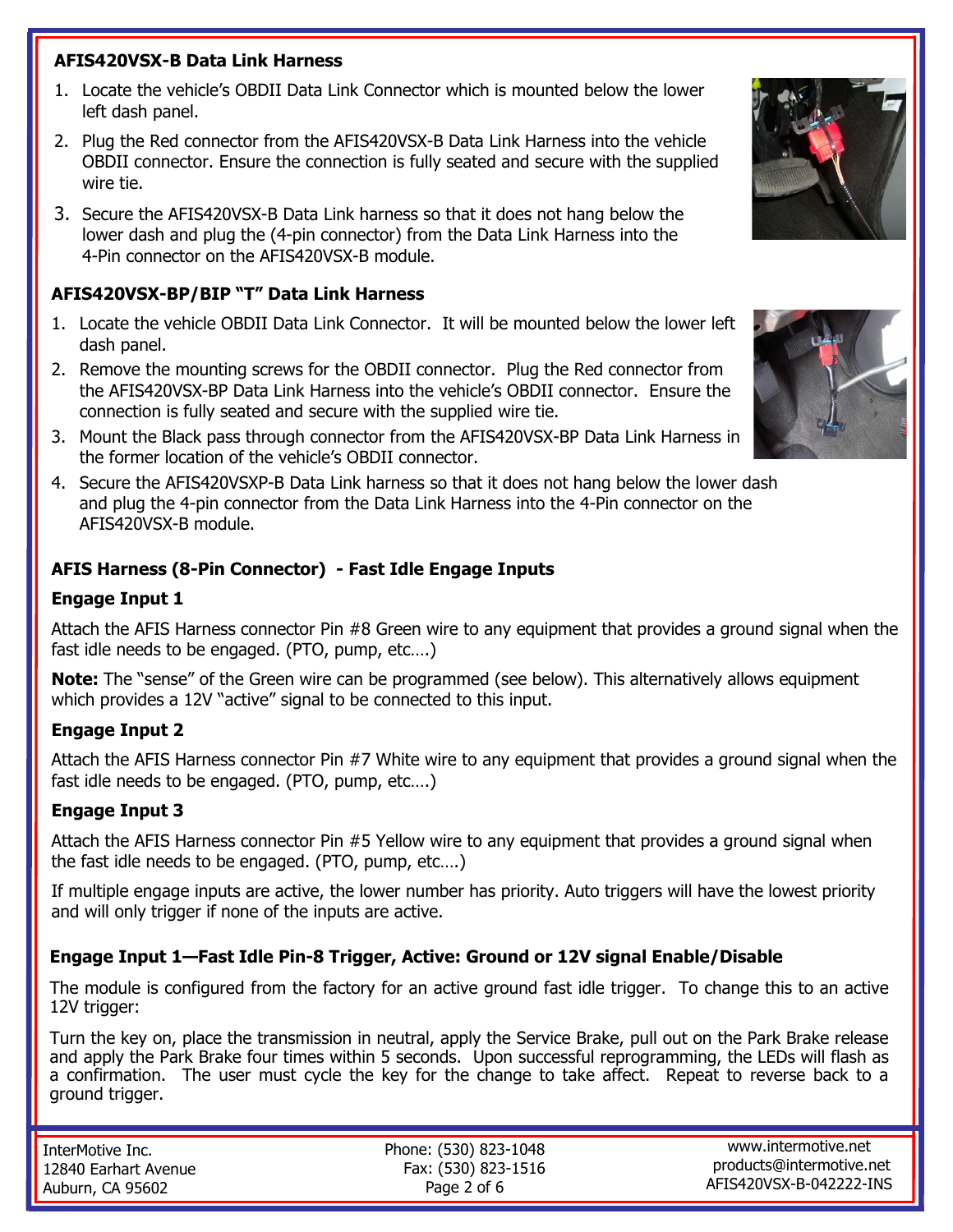### **VBAT Low Fast Idle Trigger Disable, Black wire loop**

The system is configured from the factory for Fast Idle to be triggered when the battery voltage (VBAT) drops below 12.5V. If the VBAT Low Fast Idle Trigger is not needed, it can be disabled by cutting the Black wire (loop) on the 8-Pin connector between Pin #1 & Pin #3.

### **Configurable Idle Speed (Gray wire)**

The AFIS420VSX-B allows the user to change the fast idle RPM for each fast idle input during installation. Any speed can be selected between 900 RPM and 2000 RPM in 50 RPM increments when reconfiguring. The default speeds are as follows:

- Input 1-1500 RPM Gas/1200 RPM Diesel
- Input 2-1750 RPM Gas/1000 RPM Diesel
- Input 3-950 RPM Gas/900 RPM Diesel
- 1. Locate the Gray wire Pin 4 in the 8 pin Molex connector.
- 2. Pull the wire out of the loom to expose the bare copper end.
- 3. Place the vehicle in Fast Idle by grounding the selected Engage Input wire. Only the active idle input will be adjusted. NOTE: With the engine in Fast Idle, momentarily grounding the Gray wire (RPM Configuration input) increases the idle speed by 50 RPM. When the idle speed reaches the maximum allowable speed for the particular engine, it will roll back to approximately 900 RPM. Wherever the user stops, this RPM becomes the new default Fast Idle speed, even through key cycles.



- 4. Repeat this operation for each of the three Engage Input wires as desired.
- 5. After the vehicle is set to the desired fast idle speeds, insert the end of the Gray wire into the harness tubing and use tape to secure.

All Auto Triggers (VBAT and PB) share the same idle speed configuration as Input 1. Input 1 idle speed can also be reconfigured when in one of these triggers.

### **AFIS420VSX-BW option**

The AFIS420VSX-BW is identical to the AFIS420VSX-B except that Input 1's default speed is:

• 1500—RPM Gas/1500—RPM Diesel

#### **Park Brake Fast Idle Trigger Enable/Disable**

The AFIS420-VSX-B module is configured from the factory for Fast Idle **not** to be triggered when the Park Brake is applied. If the Park Brake Fast Idle trigger is needed, it can be enabled (or disabled) by the following procedure:

- 1. With key on, place the transmission in neutral.
- 2. Apply the Park Brake and press the Service Brake three times within 5 seconds.

Upon successful reprogramming, the on-board LEDs will briefly flash as a confirmation. Cycle the key for the change to take affect.

| InterMotive Inc.     |  |  |  |
|----------------------|--|--|--|
| 12840 Earhart Avenue |  |  |  |
| Auburn, CA 95602     |  |  |  |

Phone: (530) 823-1048 Fax: (530) 823-1516 Page 3 of 6

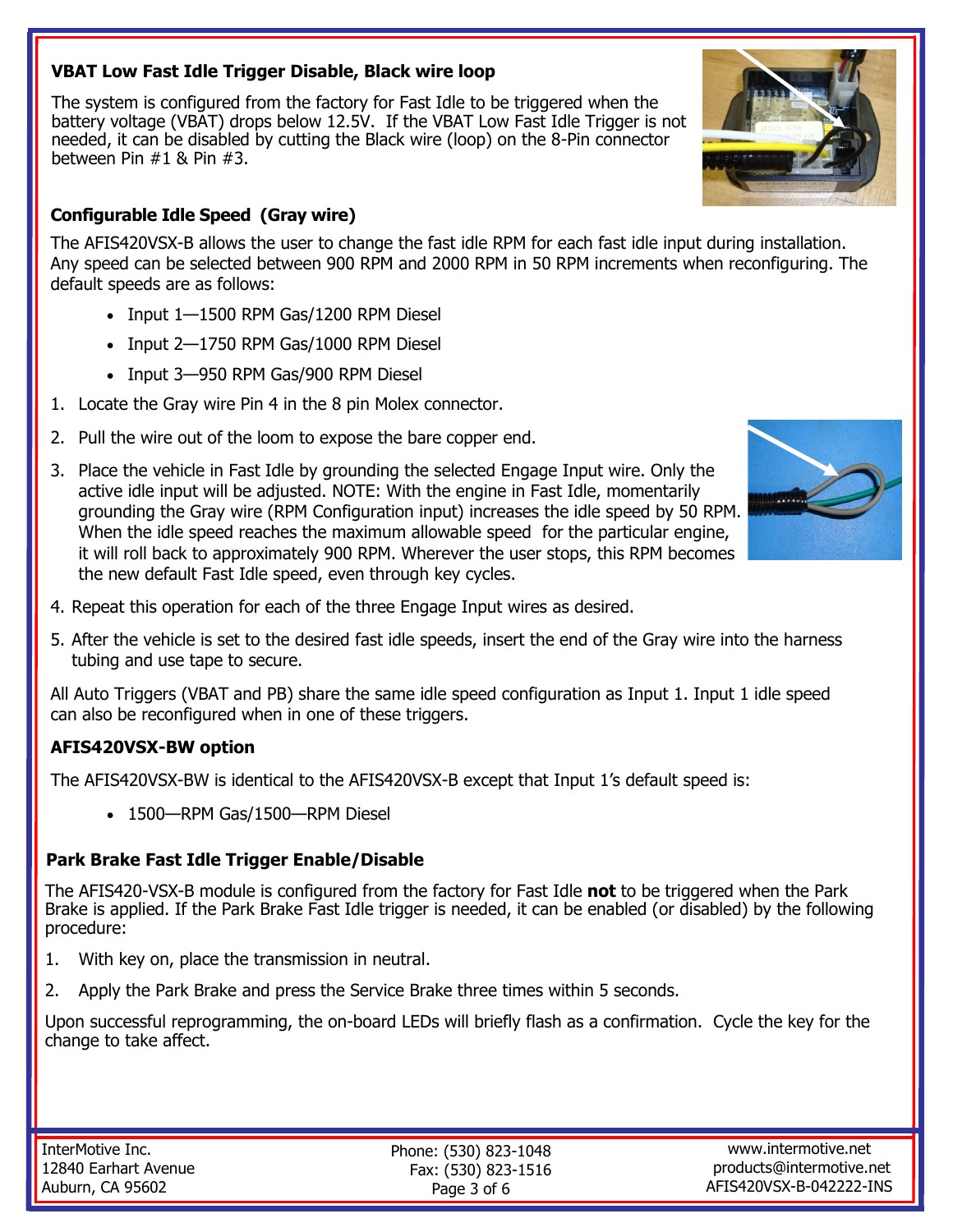# **Post Installation System Operation Test**

Perform the following tests before mounting the module, to allow viewing of the diagnostic LED's, if needed.

- 1. Place transmission in Park and start the engine. **Note**: Vehicle may enter Fast Idle if Battery Voltage (VBAT) is low. Either wait to see if the battery charges and Fast Idle stops, or place a charger on the vehicle to disable the VBAT low trigger to allow testing of other triggers.
- 2. If the Parking Brake Fast Idle trigger is enabled, apply the Parking Brake. The engine speed will increase to the set RPM level. Release the Parking Brake. Verify the system comes out of Fast Idle
- 3. One at a time, manually engage all three Fast Idle Inputs by having aftermarket vehicle equipment ground the Input wires. Engine speed will increase to the set RPM level.
- 4. If this does not occur, check harness connections. Also, see diagnostics below.
- 5. While Fast Idle engaged, keep the Input wire grounded, and depress the Service Brake for 1 second. Fast idle will temporarily disengage anytime the Service Brake is depressed, but will automatically reengage after approximately 2 seconds once the Brake pedal is released.
- 6. Place transmission shift lever in the "Neutral" position. (Input wire still grounded). The system must not activate Fast Idle.

The AFIS420VSX-B is properly installed only if it passes all of the above steps.

### **Module Mounting**

Ensure all harnesses are properly connected and routed, and are not hanging below the dash area. Mount the AFIS420VSX-B module using screws or double sided tape and reinstall all removed panels

## **Diagnostics**

Diagnostic mode is entered by momentarily shorting the two gold "Test" pads together on the module. The module provides diagnostic LEDs which illuminate according to the following table. To exit this mode, cycle the key or momentarily ground the "Test" pad again.



## **Fast Idle Status Codes**

Status Codes provide the current status of the Fast Idle system. The on-board "Status" LED will flash a 2-digit code as shown in the table. The first digit will flash, wait half a second, flash the second digit, then wait one second before the next code. The Status Codes continue to flash until the module is reset (cycle key), or the test input is momentarily grounded again.

| LED#          | <b>Diagnostic Mode LED Descriptions</b>                                        |  |
|---------------|--------------------------------------------------------------------------------|--|
| 1             | On when fast idle is engaged                                                   |  |
| $\mathcal{P}$ | On when any input trigger wire is active                                       |  |
| 3             | On when Gray RPM set wire is grounded                                          |  |
| 4             | On when the Parking Brake is applied with the parking brake<br>trigger enabled |  |
| <b>STATUS</b> | Continuously flashes two digit status codes. See Status Code<br>table          |  |

| <b>AFIS Status Codes</b> |                            |  |  |  |
|--------------------------|----------------------------|--|--|--|
| Status Code              | <b>Description</b>         |  |  |  |
| $1 - 1$                  | Ready for fast idle        |  |  |  |
| 2-3                      | Triggered: Parking Brake   |  |  |  |
| $2 - 4$                  | Triggered: VBAT Low        |  |  |  |
| $2 - 7$                  | Triggered: Engage Input 2  |  |  |  |
| $2 - 8$                  | Triggered: Engage Input 1  |  |  |  |
| $2-9$                    | Triggered: Engage Input 3  |  |  |  |
| $3-1$                    | RPM > 2800                 |  |  |  |
| $3-2$                    | RPM < 200                  |  |  |  |
| $3-3$                    | $TR$ not = to PARK         |  |  |  |
| $3-4$                    | VSS not $=$ to 0 MPH       |  |  |  |
| $3 - 5$                  | Service Brake applied      |  |  |  |
| $3 - 7$                  | Unsafe; Need to cycle TR   |  |  |  |
| 3-8                      | $ECT > 230$ <sup>o</sup> F |  |  |  |

InterMotive Inc. 12840 Earhart Avenue Auburn, CA 95602

Phone: (530) 823-1048 Fax: (530) 823-1516 Page 4 of 6

www.intermotive.net products@intermotive.net AFIS420VSX-B-042222-INS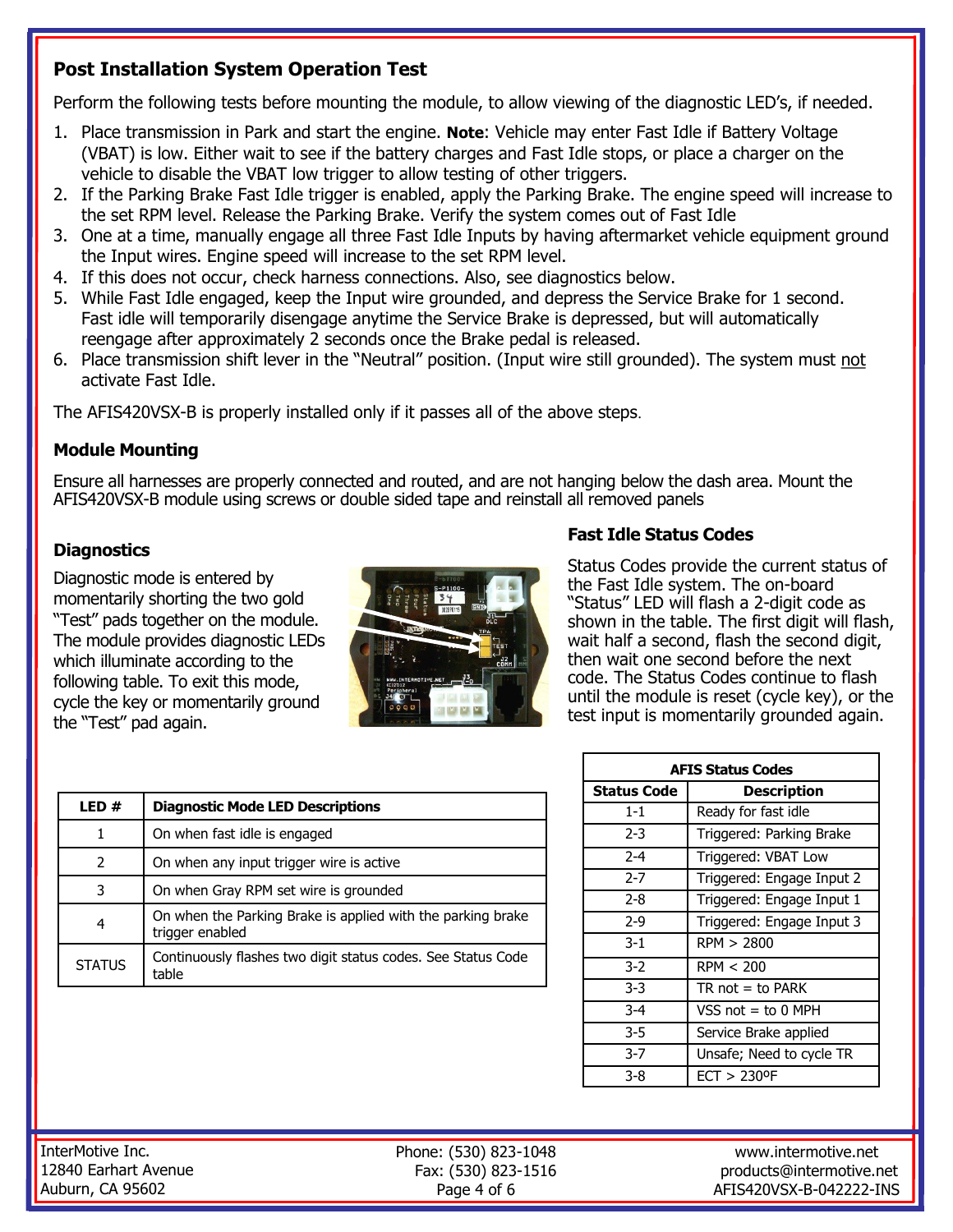

## **LEAVE IN VEHICLE Operating Instructions AFIS420VSX-B 2009-2019 Ford E-Series, all engines 2009-2010 Ford F-250 - F-550, all engines 2014-2018 Ford F53/F59, 6.8L engine 2014-2016 Ford Transit Connect 2009-2022 Chevrolet Express / GMC Savana 2015-2020 Chevrolet Silverado / Sierra 2011-2014 American General MV-1 4.6L 2016-2022 Isuzu NPR 2019 Chevy LCF (Low Cab Forward Trucks) 2019 International CV**

#### **System Operation**

The Advanced Fast Idle System (AFIS) elevates engine idle speed in response to a number of triggers in order to assist electrical or mechanical systems on the vehicle.

Fast Idle may be initiated by either a manual trigger (Input wire being grounded), a low battery voltage (low VBAT) condition, or if enabled, by setting the Park Brake.

Fast Idle will only occur when the required preconditions are met, as listed below. Fast Idle operation will be terminated by a loss of any of the preconditions, or removal of the trigger(s).

| <b>Fast Idle Triggers</b> |                                                                                 |                                                                           |  |  |
|---------------------------|---------------------------------------------------------------------------------|---------------------------------------------------------------------------|--|--|
| <b>Trigger Name</b>       | <b>Trigger Conditions</b>                                                       | <b>Disable Conditions</b>                                                 |  |  |
| Manual Engage             | Fast Idle Engage Green wire grounded<br>Or 12V input enabled (based on setting) | Fast Idle Engage Green wire not grounded<br>Or not 12V (based on setting) |  |  |
| <b>VBAT Low</b>           | VBAT < 12.5V                                                                    | <b>Precondition Violation</b>                                             |  |  |
| Parking Brake             | Parking Brake applied (If Enabled)                                              | Parking Brake Released                                                    |  |  |

#### **Fast Idle Preconditions**

All of the following preconditions must be met prior to initiating Fast Idle operation.

- Vehicle speed zero
- Transmission in Park
- Accelerator pedal not applied
- Engine Coolant temperature must be less than 230ºF
- Engine RPM must be greater than 200 and less than 2800.
- Service Brake not applied

The following options are configurable at the factory for OEM customers. The default values are shown.

### **AFIS420VSX-B**

Input 1: 1500 gas / 1200 Diesel Input 2: 1750 gas / 1000 Diesel Input 3: 950 gas / 900 Diesel VBAT Low: 12.5V Parking Brake Trigger: Disabled

**AFIS420VSX-BW** 

Identical to AFIS420VSX-B except: Input 1: 1500 gas / 1500 Diesel

InterMotive Inc. 12840 Earhart Avenue Auburn, CA 95602

Phone: (530) 823-1048 Fax: (530) 823-1516 Page 5 of 6

www.intermotive.net products@intermotive.net AFIS420VSX-B-042222-INS